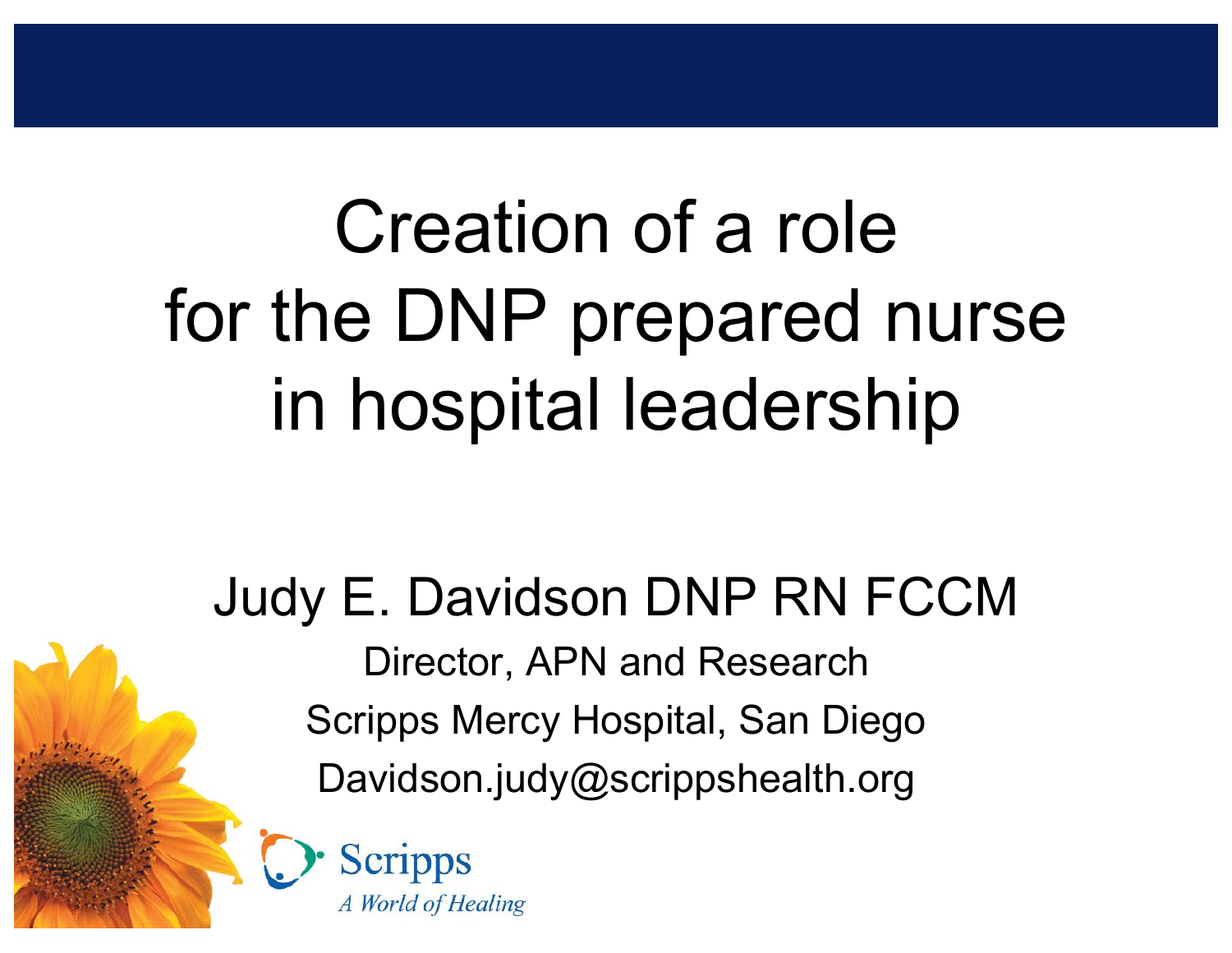One way to open your eyes is to ask yourself, "What if I had never seen this before? What if I knew I would never see it again?"

*—Rachel Carson*



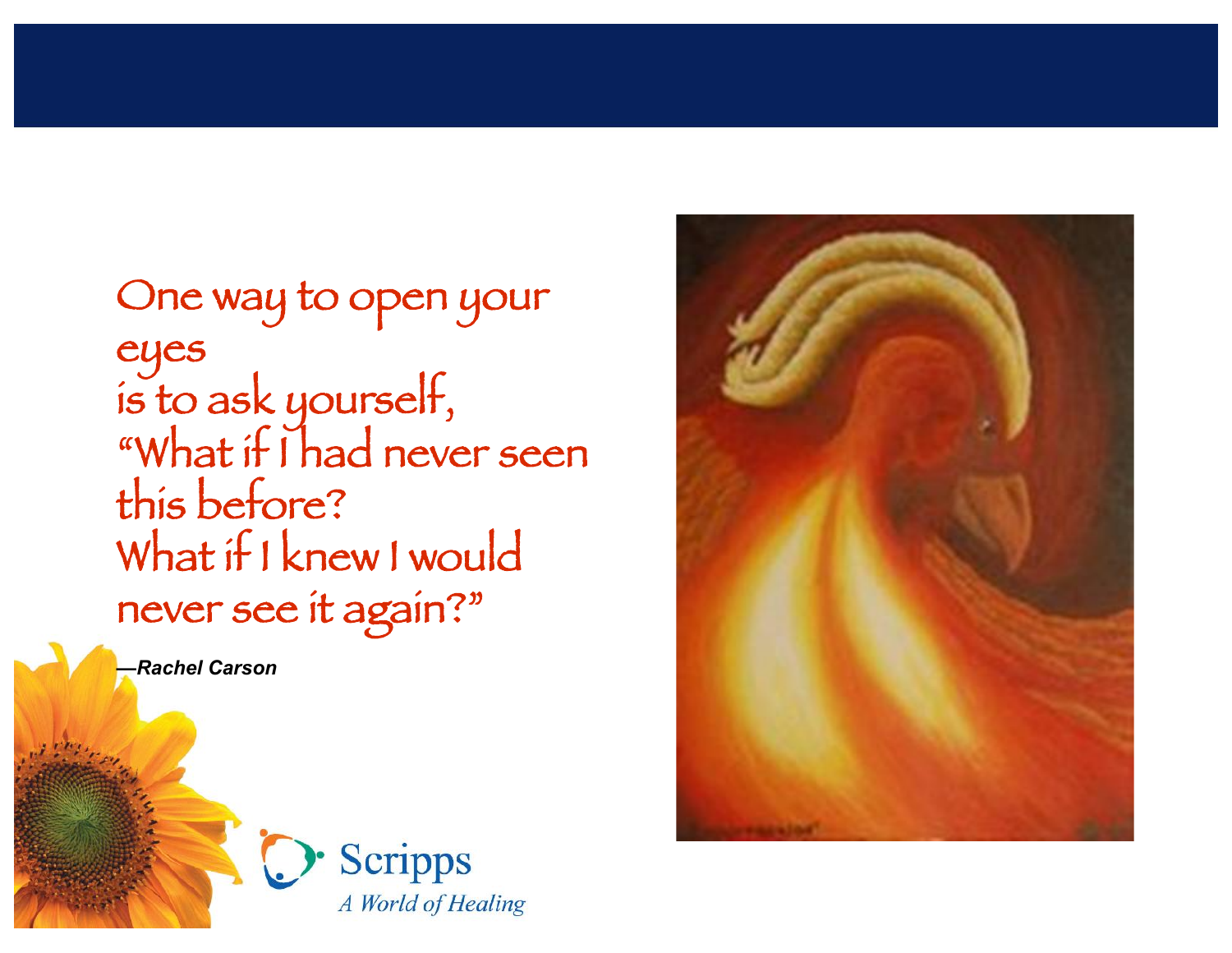

- Objective 1: Define the attributes of the DNP prepared nurse necessary for successful transition into the nurse executive role.
- Objective 2: Define strategies the DNP prepared leader may use to preserve the value of hospitalbased advanced practice nurses during economic hardship.
- Objective 3: Define strategies for engaging staff in clinical/translational research in the service sector

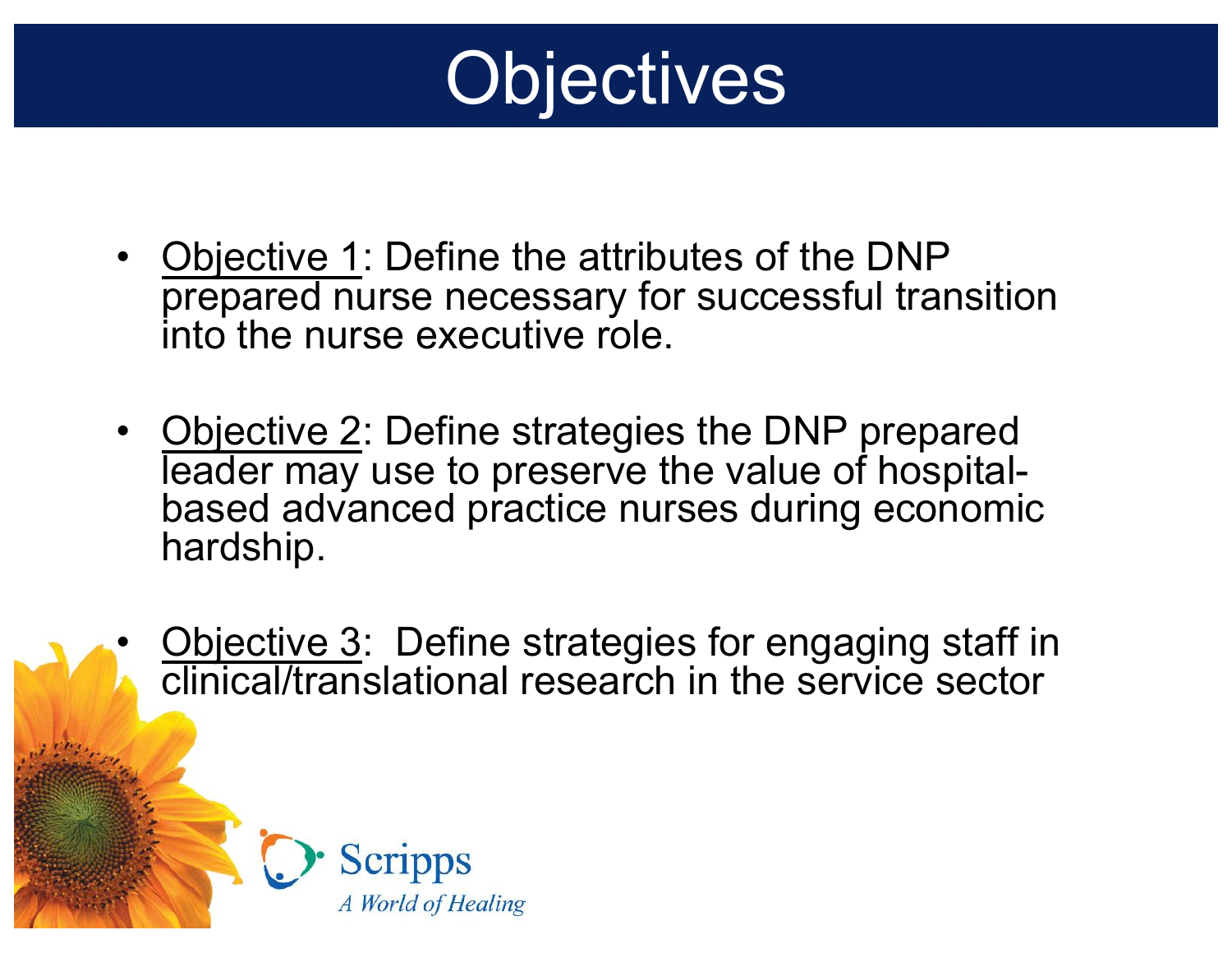#### Attributes of DNP in Director Role

- CNS with management experience
- Nursing experience
- Experienced in research and evidencebased practice change
- Willing to expand practice outside of normal scope

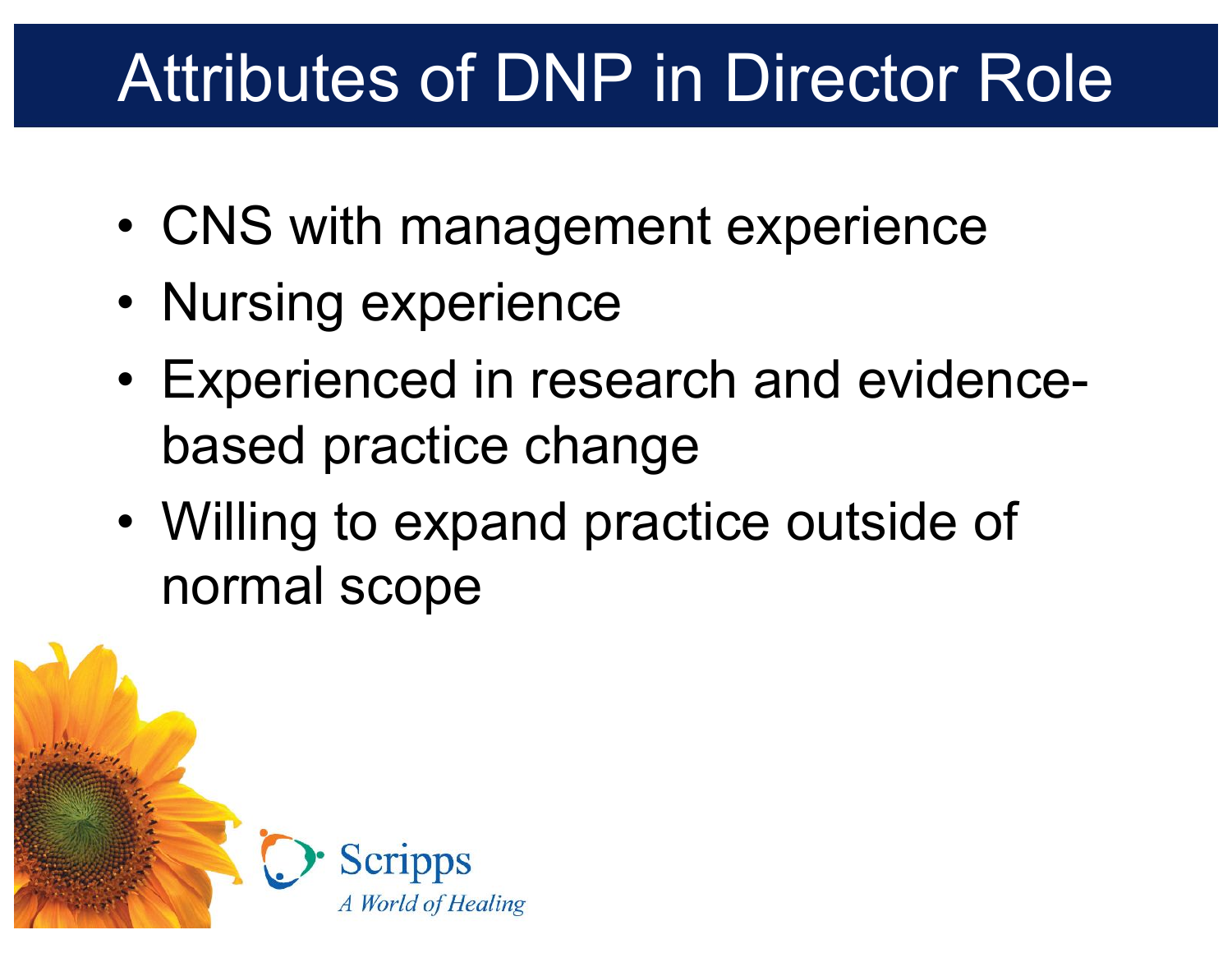#### Driving Forces for Role Creation

- # CNE direct reports
- Create team out of individuals
- Identify best practices in role implementation
- Improve efficiencies of team
- Create structure
	- Standardize JDs
	- Productivity reports

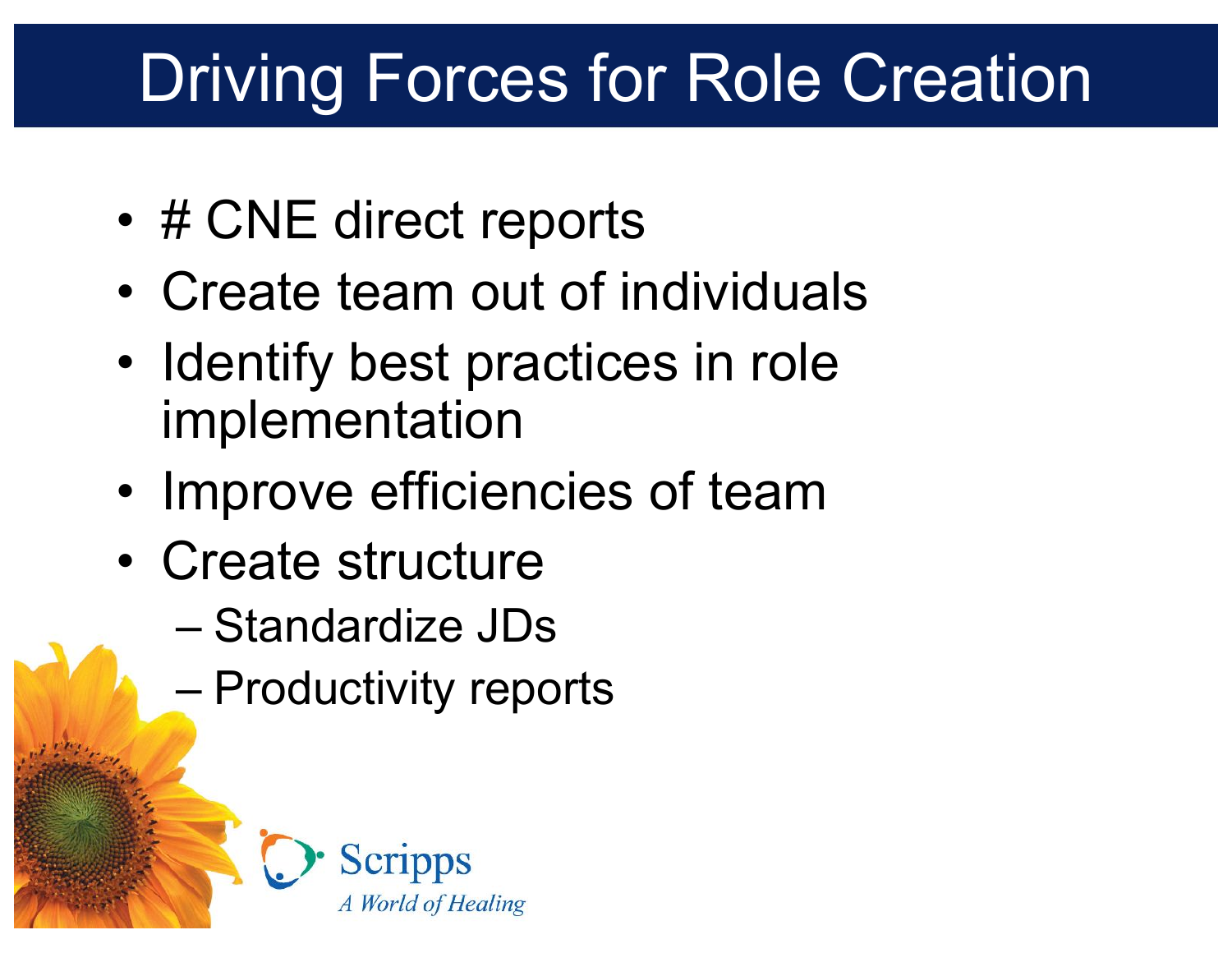### Director, APN and Research

- Requires doctoral level education
- Provides a reporting structure for APNs/ **CNSs**
- Responsible for 'Generating New Knowledge'
- "Inspiring Advancements in our Caring Profession"

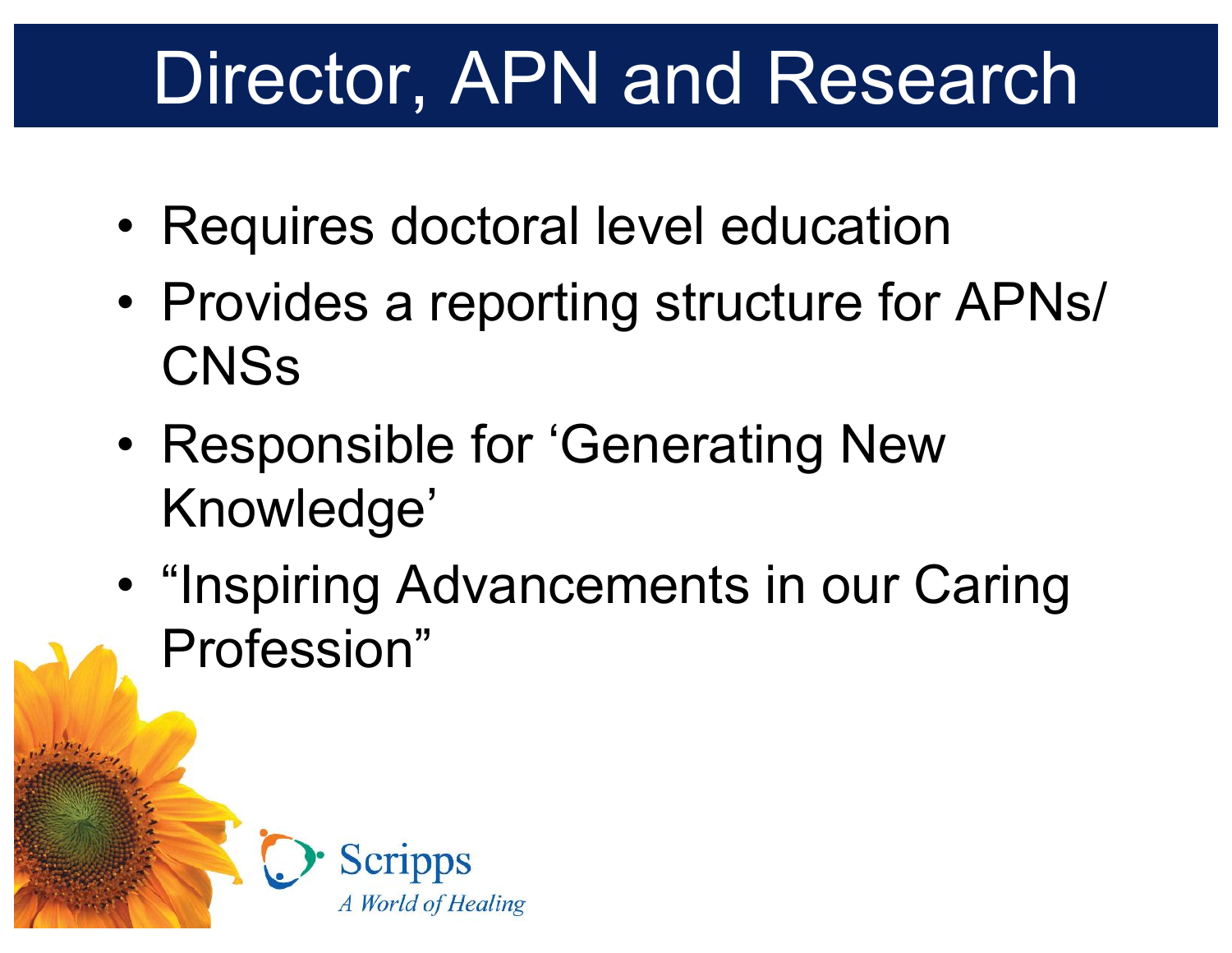# Preservation of the CNS Role

- Flexibility
- Align to core measures and key metrics
- Chair/liaison to key nursing mtgs in professional practice structure
- Engage the knowledge worker at the highest level
- 'Manage up'
	- "Scot's research on ventilator associated pneumonia is saving us 1.5 million dollars/yr annualized in disease prevention"
- Encourage rounding vs. Mtgs/Teaching



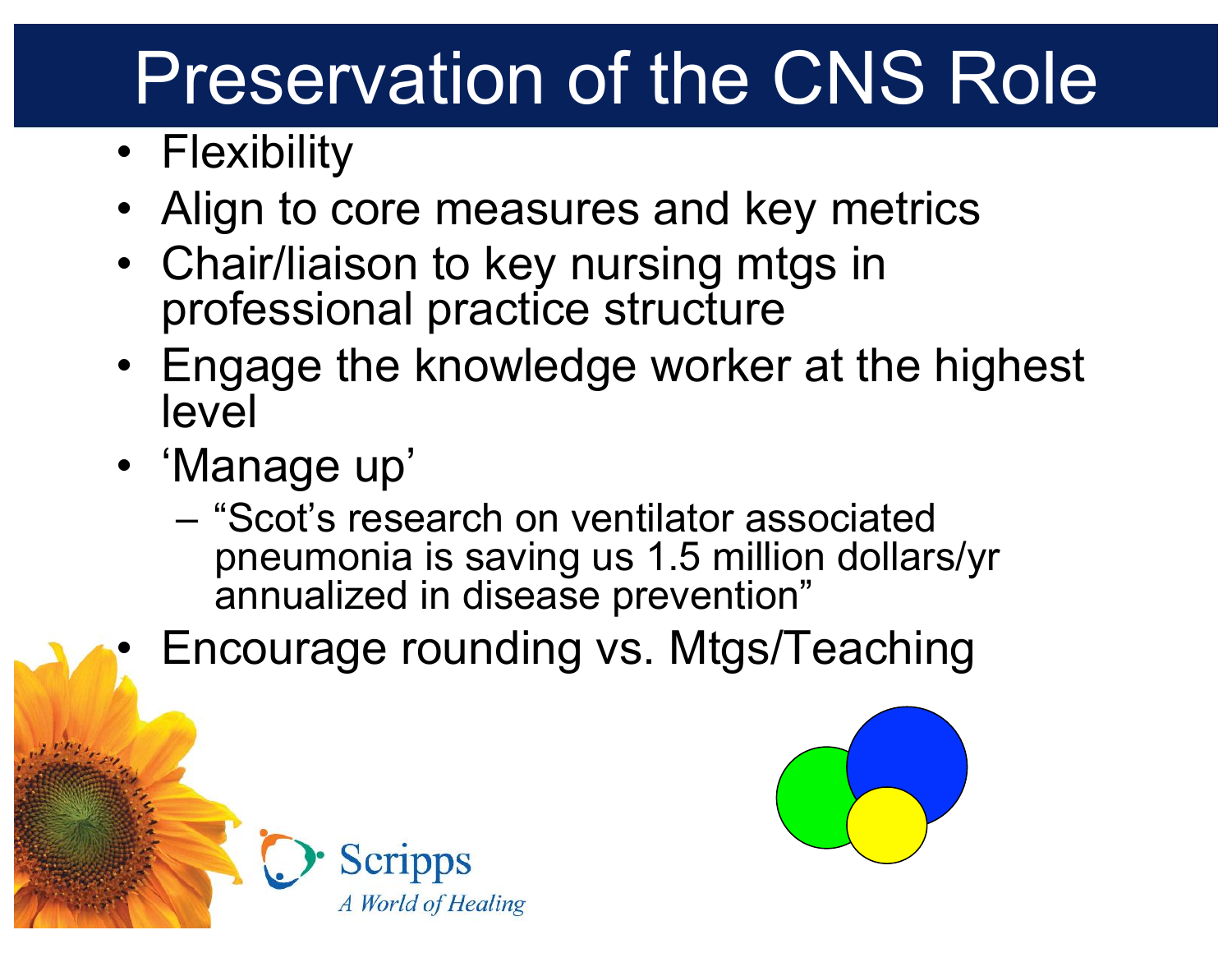#### Do preservation strategies work?

- No loss of FTE
	- Behavioral Health .5-1.0
	- $-$  1 Oncology .5-.6
- New
	- 1.0 Glycemic Management
	- 1.0 Emergency Services

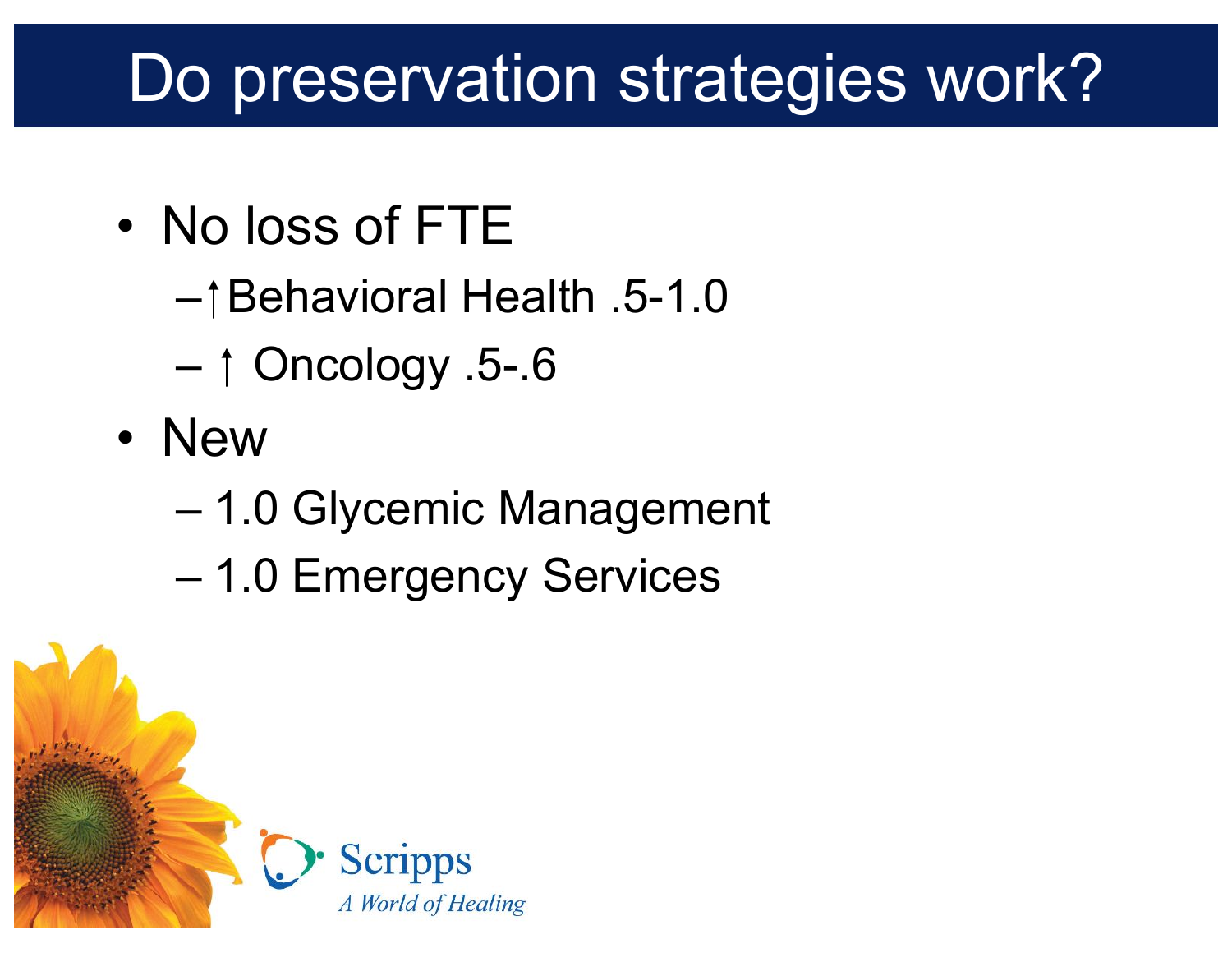# Stimulating Research

- One open study at all times
- Create teams to increase engagement
- Use research to reach the nurses and elevate practice standards (out of the office)
- Align to organizational objectives

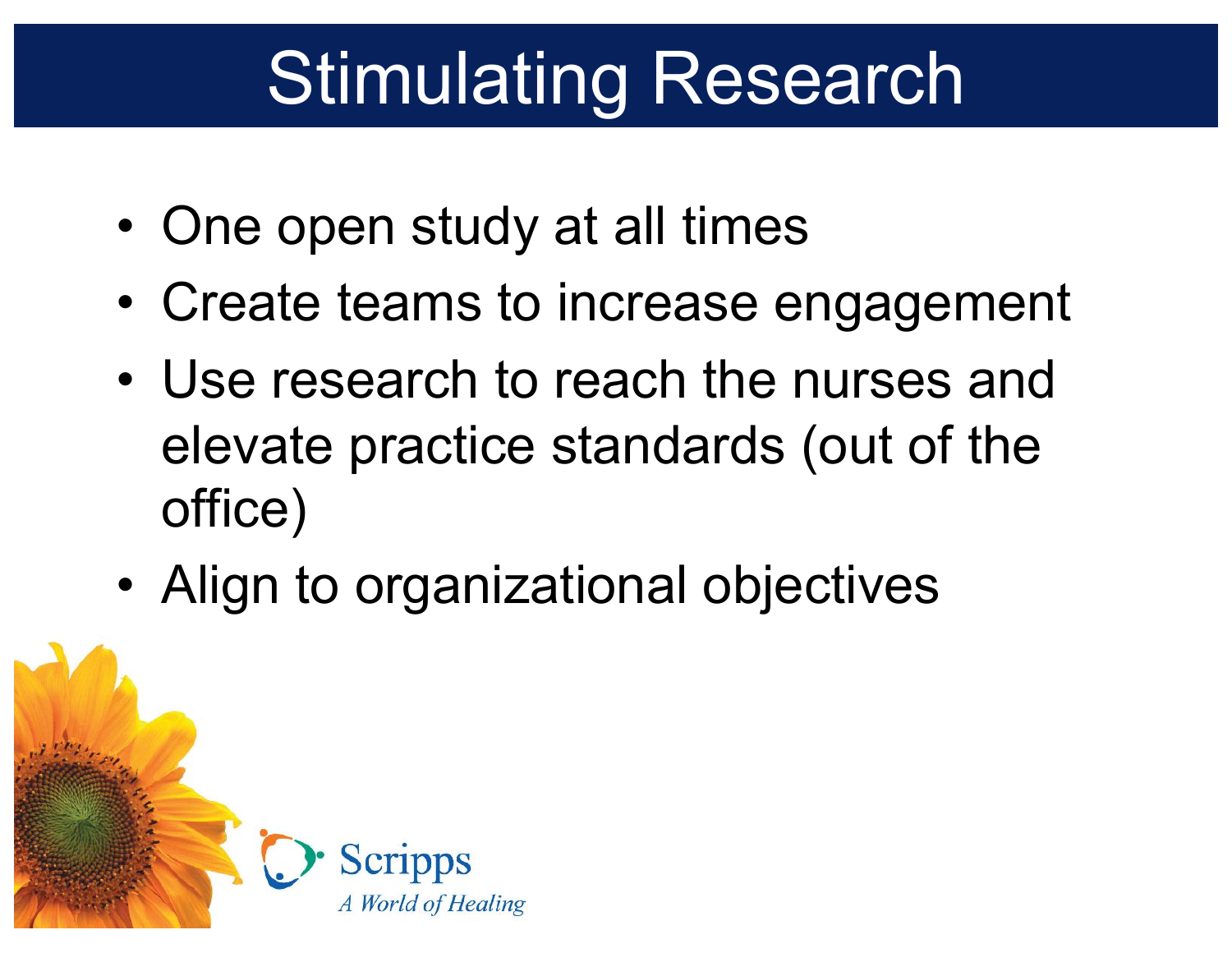# Stimulating Research

- 3 goals which seemed juxtaposed:
	- Increase staff nurse understanding and involvement in research
	- Back to basics, not too academic
	- Increase public image through publication

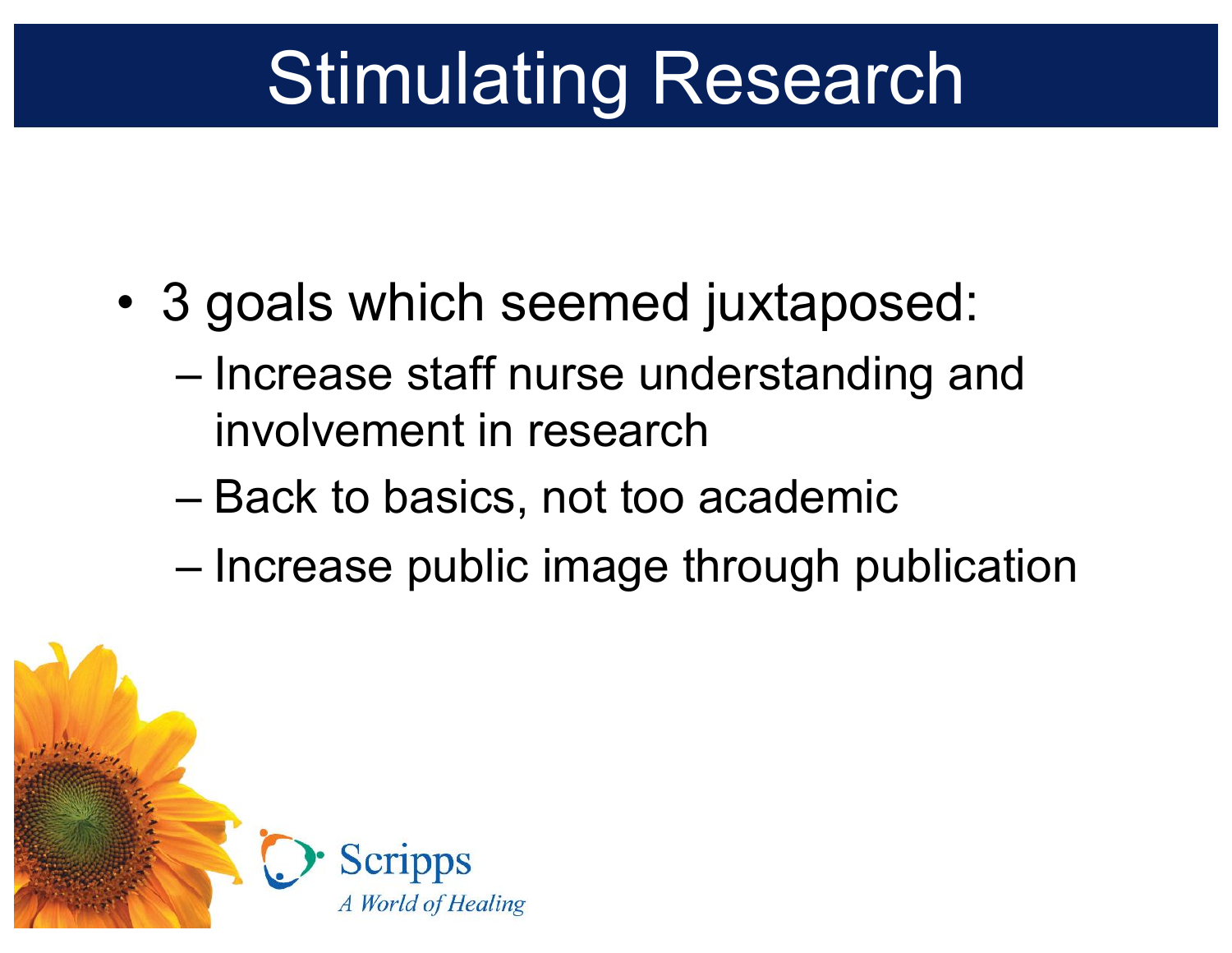

# Example 1: The Dinosaur Project

Dr. Caroline Brown EdD, San Diego State http://nursing.sdsu.edu/inr/consortium.php

Judy Davidson DNP, Scripps Mercy Hospital

Mary Wickline, Medical Librarian, UCSD Medical Center

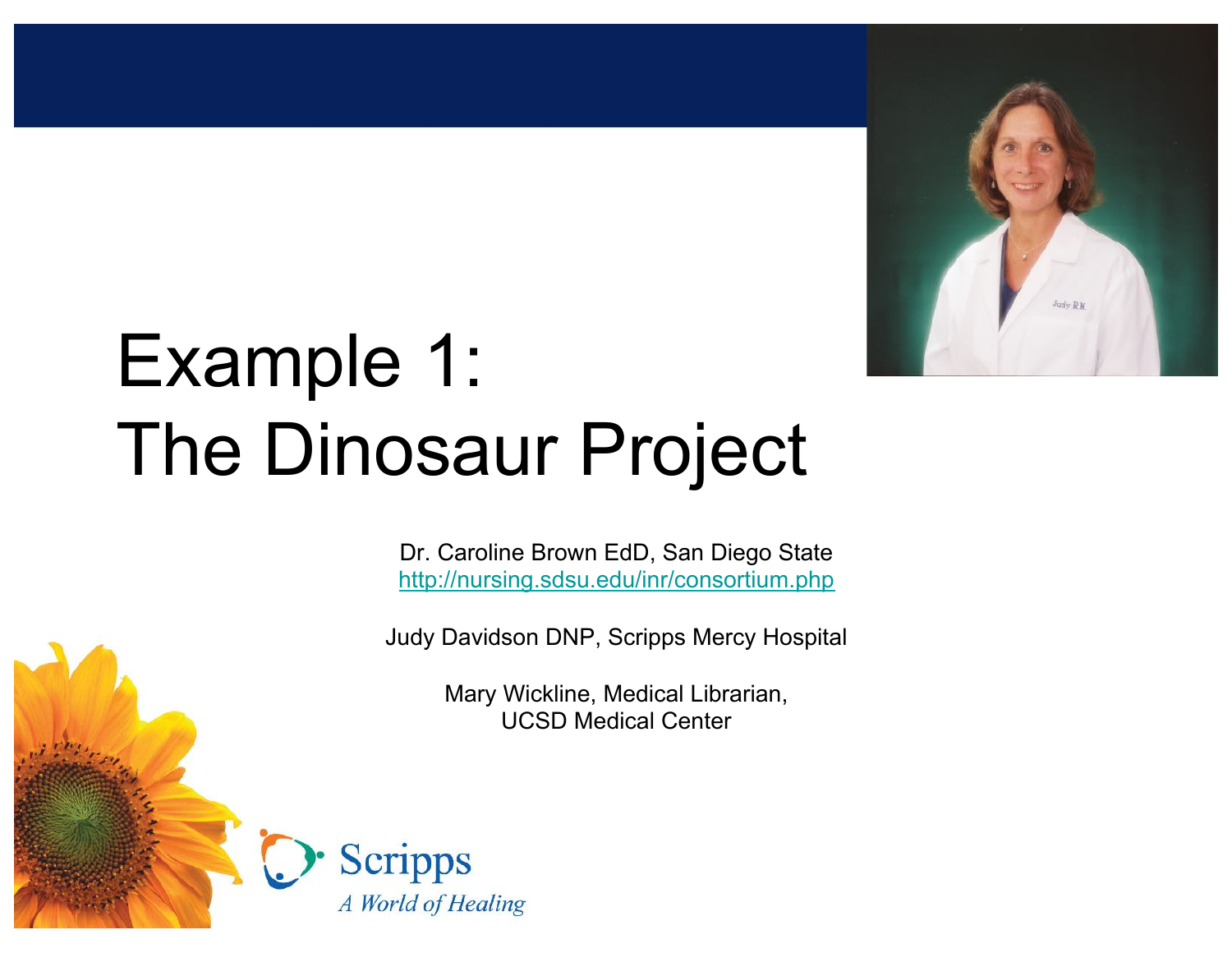# Example 1: Dinosaur Project

- Exploration of the Process of Questioning Practice and Use of Evidence in Clinical Problem Solving Among Nurses
- Digging Up Dinosaurs
- Integrated new model for EBP with action research
	- Action research / Critical social theory

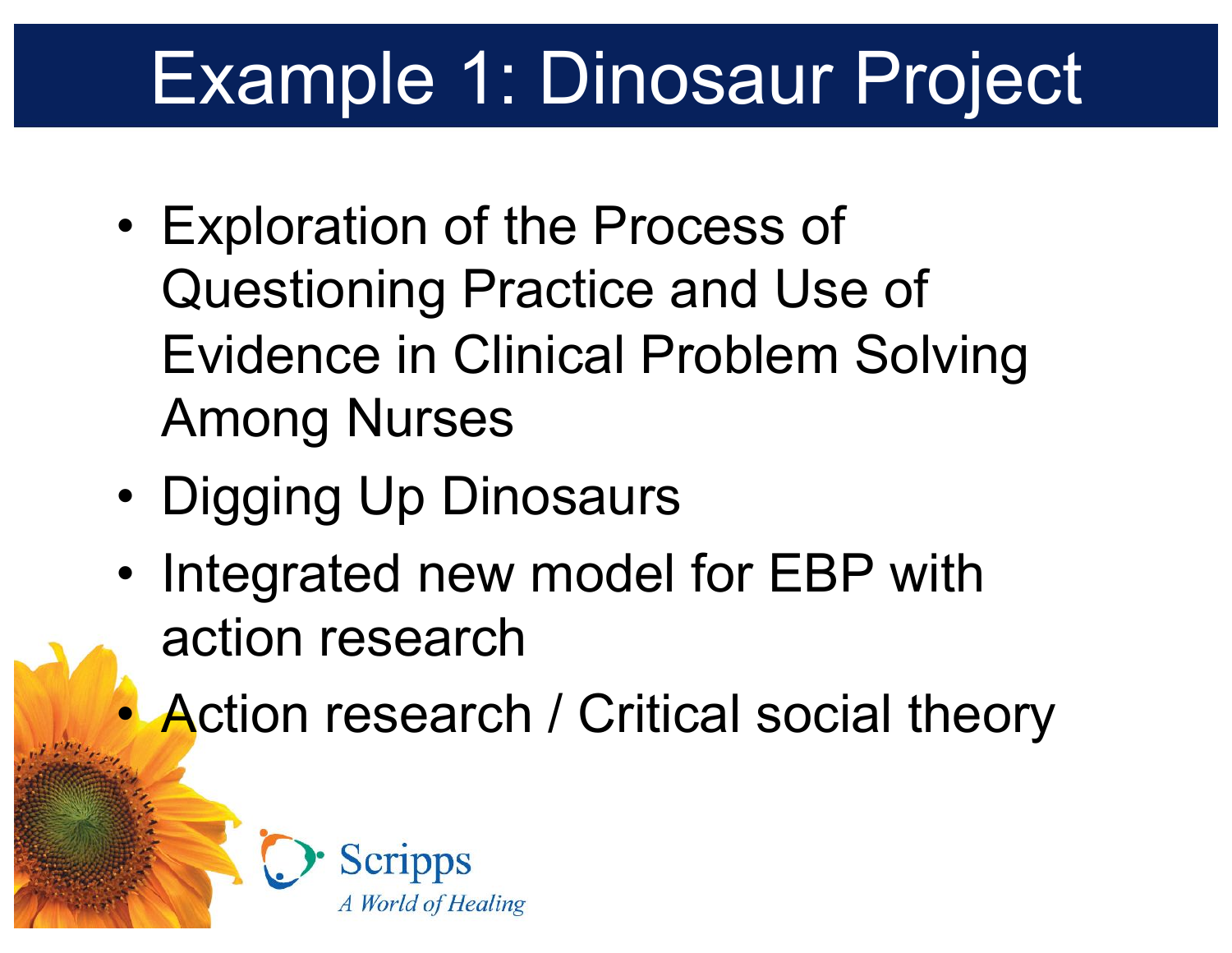# Research Cycles

Figure One: Action Research Process



 $AW$ 

Sc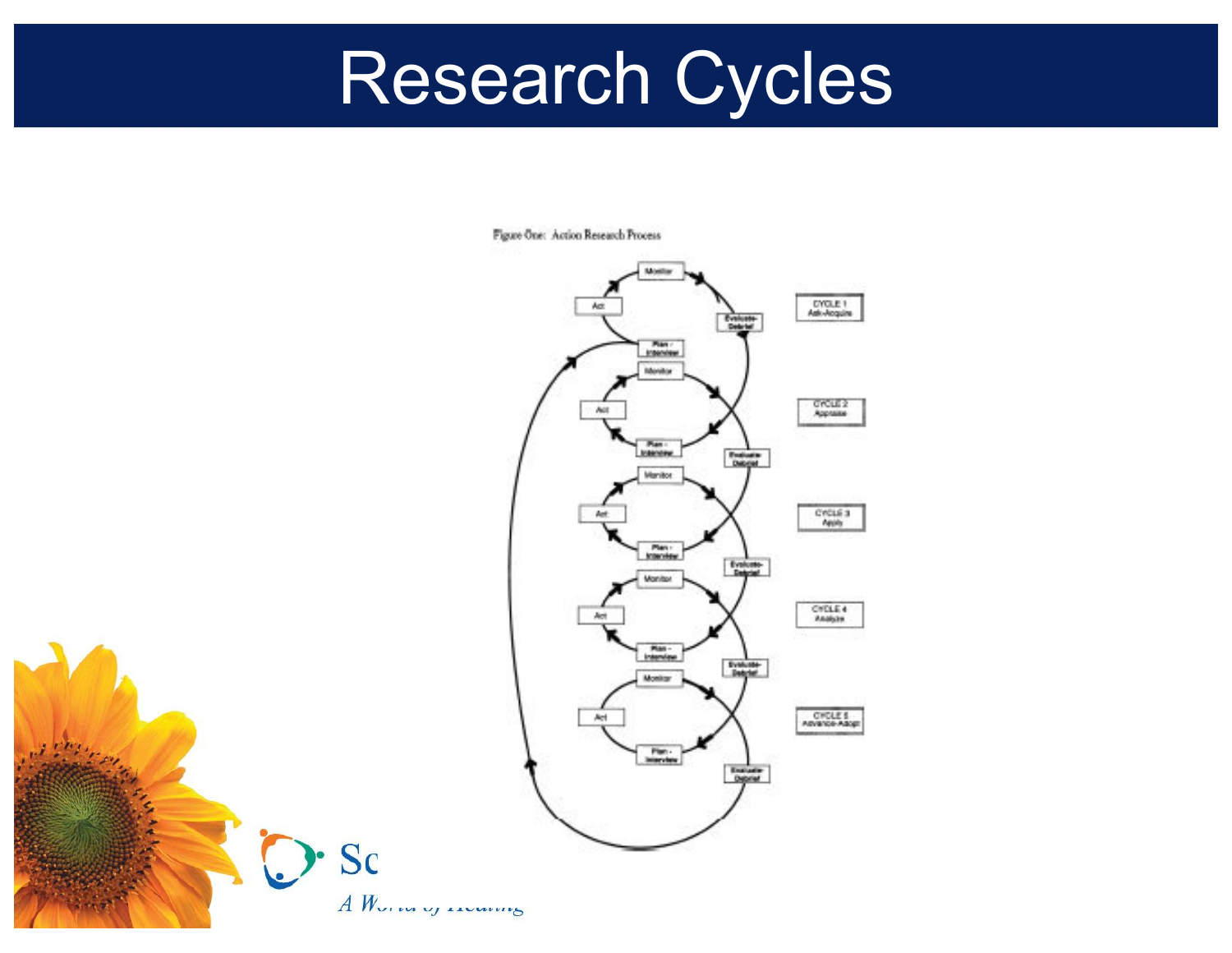#### Dinosaur Project: Educate RNs in EBP

- Use formula we use in the EBP institute
- Take field notes of how ideas are received and processed.
- Explore concept until
	- nurse wants to quit
	- practice should not change,
	- or practice is changed
- Who should benefit?
	- Is it just the nurse who submits the idea?

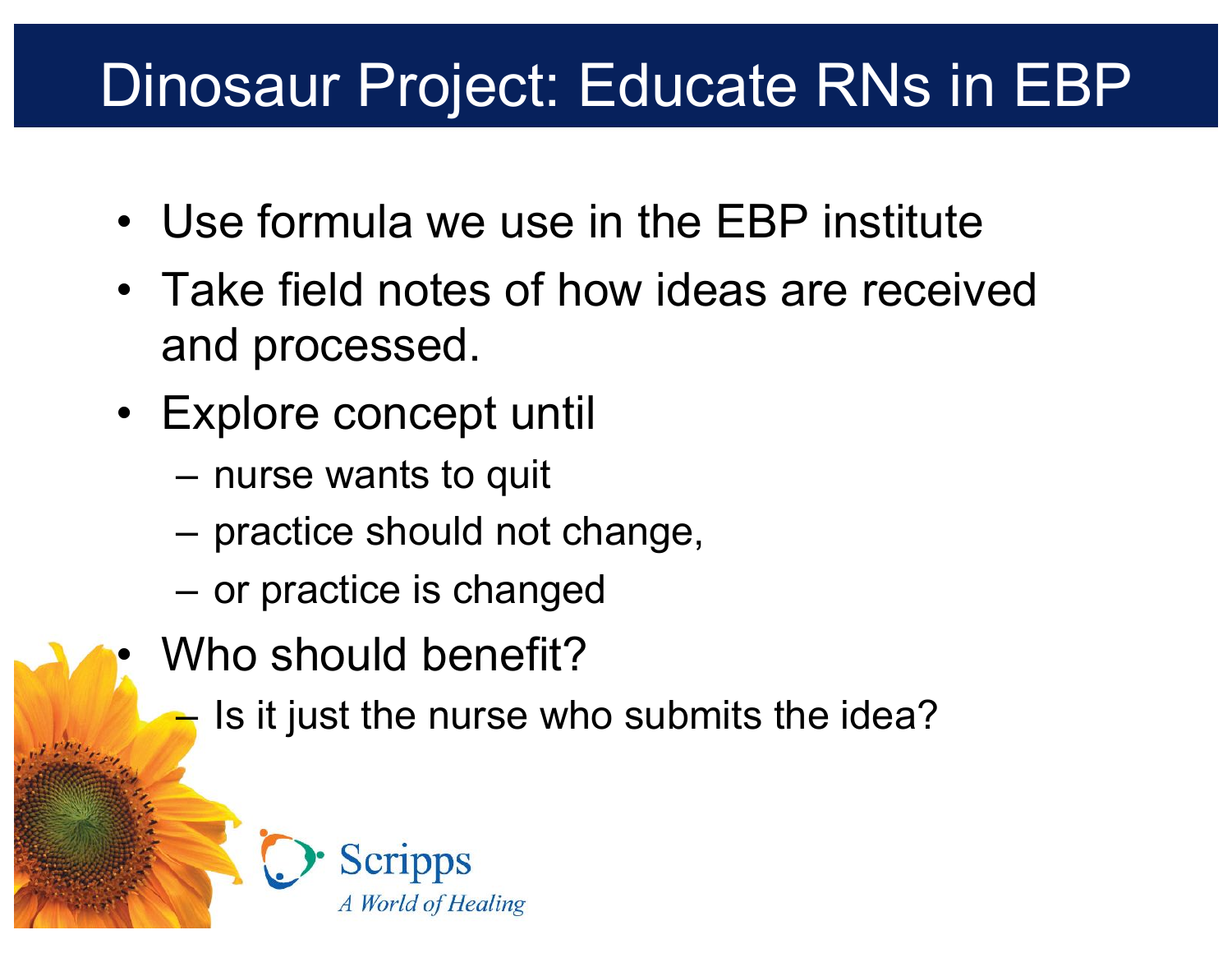### Dinosaur Marketing Flyer

#### **PIGGING FOR PINOS AURS**

first wondered why spare clinical graphices AFI/FR span to example. Here's your change to "dig" for these direction like diment prochois preserved by the nitual of daing them over and over!!

Calling all Nuraes-work an your own or get a team together And... **Enter the "Digging for Dinosaurs" Contest!** 



Grab your shovel and start unearthing ritual nursing practices!

med Cuntest data its and Entry Forms on the Scripps Intranet Housewage Dick Education/Trailers Cick Staff Development: Money **Citch Digging Bp Directours** 

Winners will be announced and proce awarded monthly

Sprengered by the Council of Scidentific Impuny. to fasten sembers, demonstrative Champerbook on

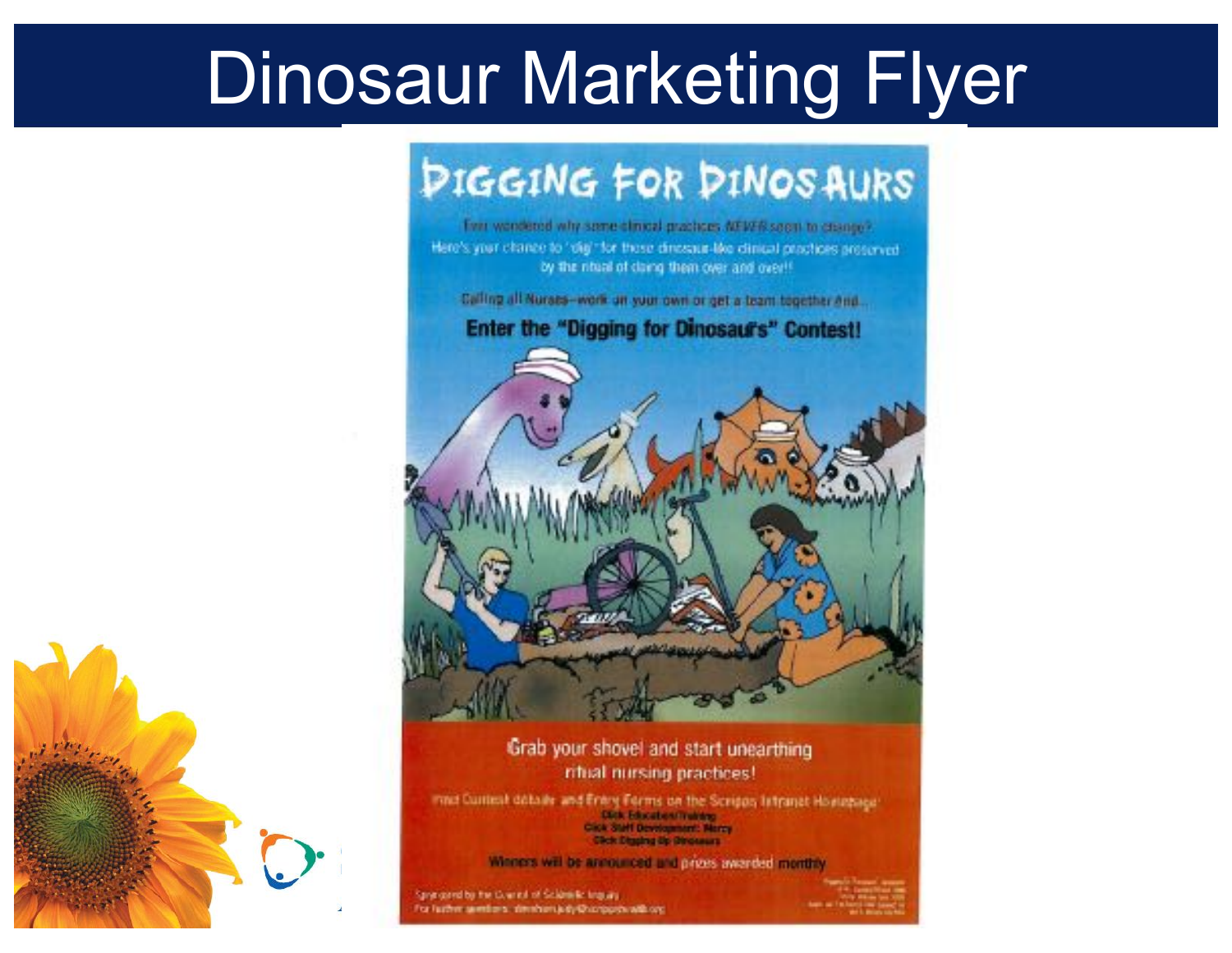#### First Submission

What is the dimension-like practice that you are questioning? Sunday - I'm saying - Use control of what is the dimension-like practice that you are questioning?<br>If not then is to have it is what the other products that the content of the content of the content of the content non-preferencingly who have to be convinct into a control a How and when did we start doing it this way and how do others feel about it?" CO Inc. Because we're mostly women, + theaded ite shift worker by the shake - (I's been easy to slip into "non professional What are some possible consequences if we changed the way we are delay in? +

that's a The salt esteem of the way profession than sen we expect to be trading, excellent to war's I we redisting What alternatives can you suggest to the way we are doing it now???? **What alternatives can you suggest to the way we are doing it now???**<br>Pippino orchiving feads in a more professional for dun osassing?

What evidence can you find to either support or refuse the way we are doing that practice now?

- library field trip
- exploring the intenset
- talking with others
- information from a conference
- information from a professional group

Shanks for Detering

audierca.

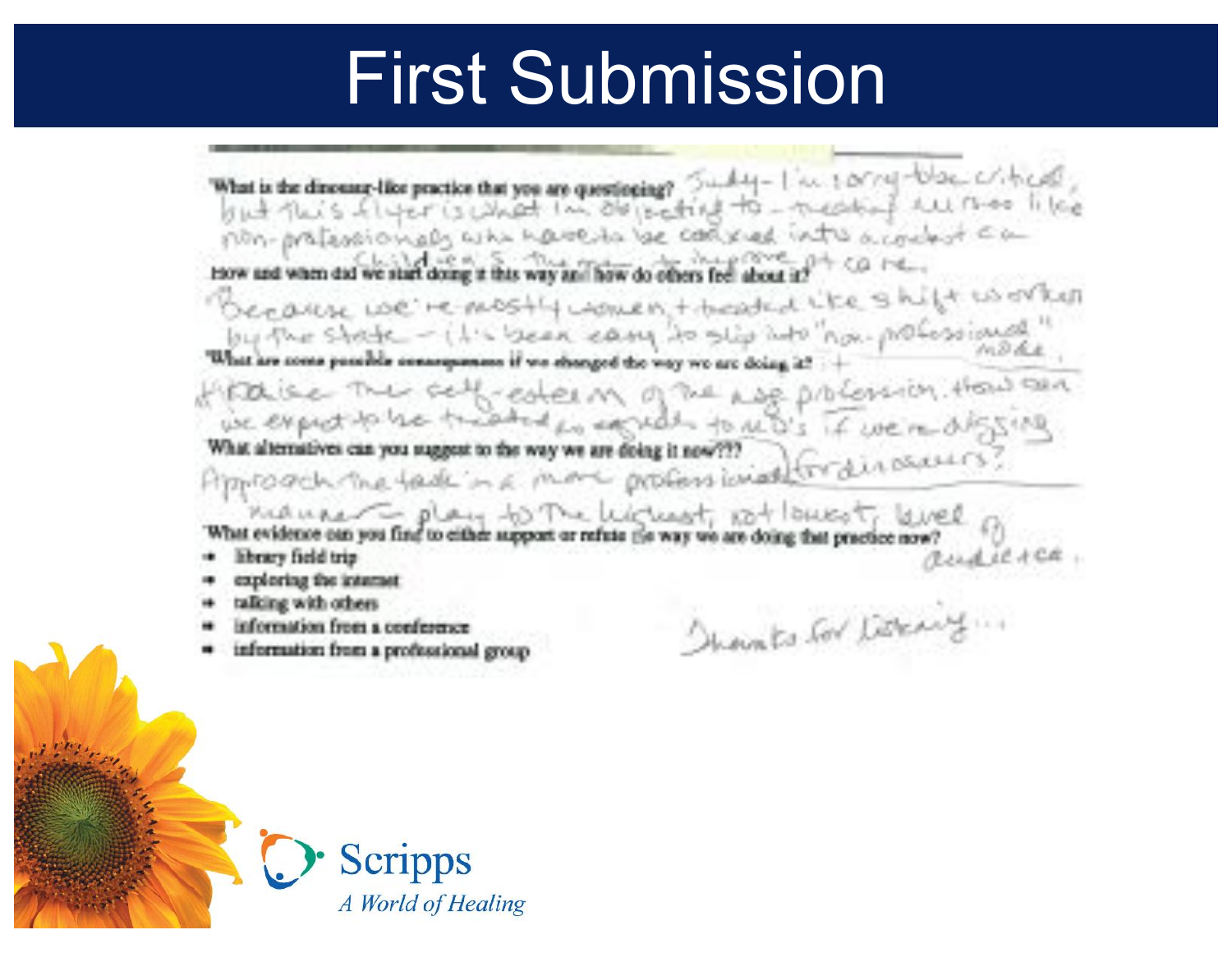#### Marketing Flyer Take 2

#### **Scripps Mercy Hospital**

New Nursing Research Announcements Exploration of the process of questioning practice. and use of evidence in clinical problem solving among nurses.

#### Investigators:

Judy Davidson DNP RN, Director of Advanced Practice Nursing Caroline Brown EdD RN, SDSU



How can you help shed light on your practice? Please consider submitting an idea about a practice issue you feel abould change either.

· because you suspect there is no evidence to support the practice.

· or there is evidence to support a practice that is not currently in place at Marcy. Ideas can be submitted individually or as a team. Ideas are being gathered during July and August 2008

#### **Practice Issue Submission Form**

Name: Phone Number: Email: **Group Members:** 

What is the practice that you are questioning?

How and when fid we start doing it this way and how do others fuel about it?

What are some possible consequences if we changed the way we are doing it?"

What alternatives can you suggest to the way we are doing it now???

Submit your researchable topic by email or snall mail to: Judy Davidson 619-243-6902. -<br><br/> 1977<br> Fifth Ave, MER1 (Mailbox in Administration) Office on 6<sup>th</sup> floor across from elevators Merov SD

 $\frac{1}{2}$   $\frac{1}{2}$   $\frac{1}{2}$   $\frac{1}{2}$   $\frac{1}{2}$   $\frac{1}{2}$   $\frac{1}{2}$   $\frac{1}{2}$   $\frac{1}{2}$   $\frac{1}{2}$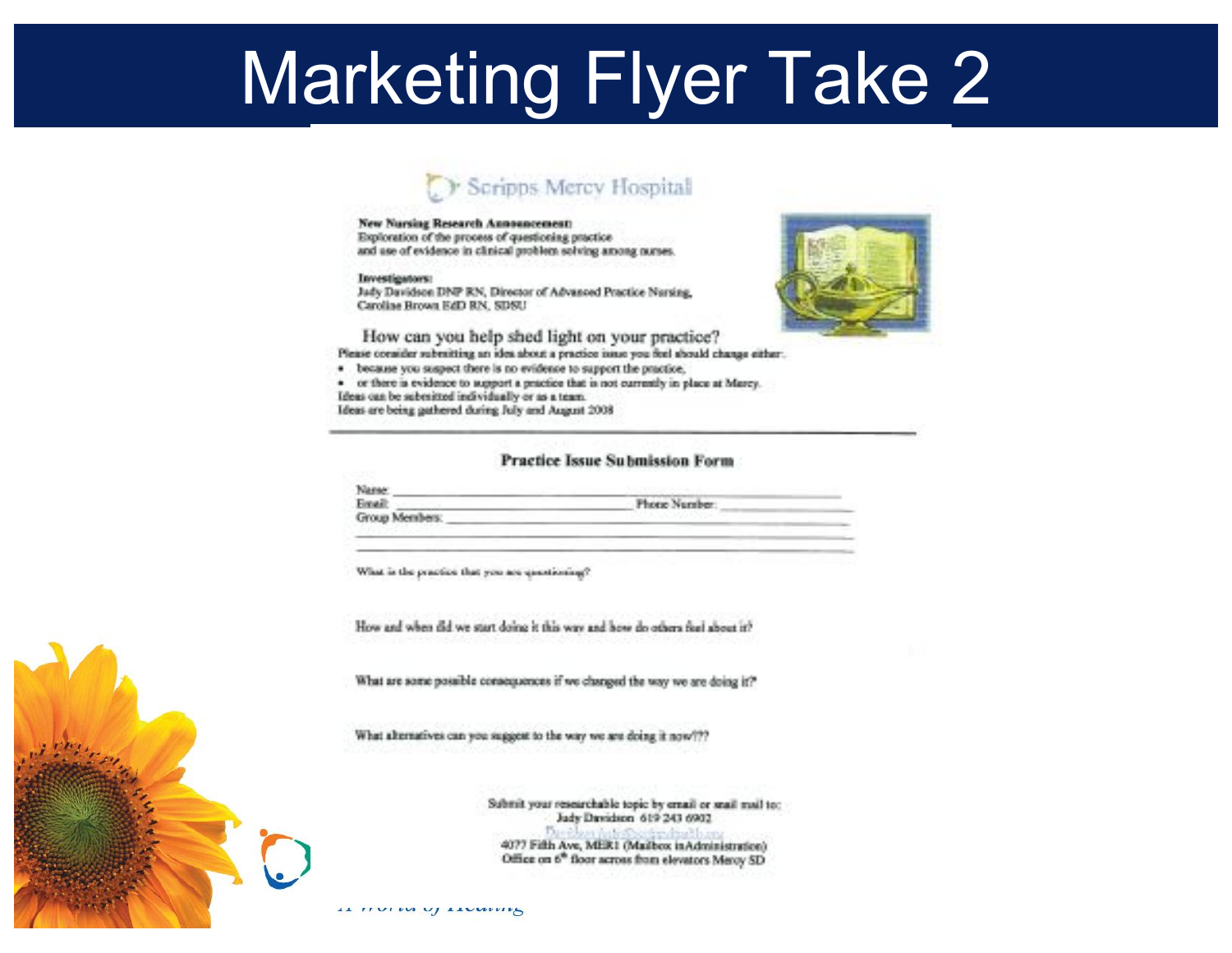# Apology Letter x 3

- Thank you for your feedback related to our ongoing research related to practice issues and problem solving in nursing.
- I am especially thankful that you feel that nurses do not need "cute" to participate in research.
- Please accept my apologies, because we in no way want to demean or lower the image of nursing.
- •
- I have reformulated the nursing marketing flyer based upon your feedback.
- •
- I respect your experience and associated wisdom in ICU nursing,
- and hope that you will consider submitting a practice idea for us to investigate in your department.
- •
- • Judy E. Davidson
- DNP RN CCRN FCCM
- Director, Advanced Practice Nursing and Research
- •
- Scripps Mercy Hospital
- 619 243 6902
- fax: 619 686 3530
- 4077 Fifth Avenue, MER1
	- San Diego, CA 92103 • davidson.judy@scrippshealth.org

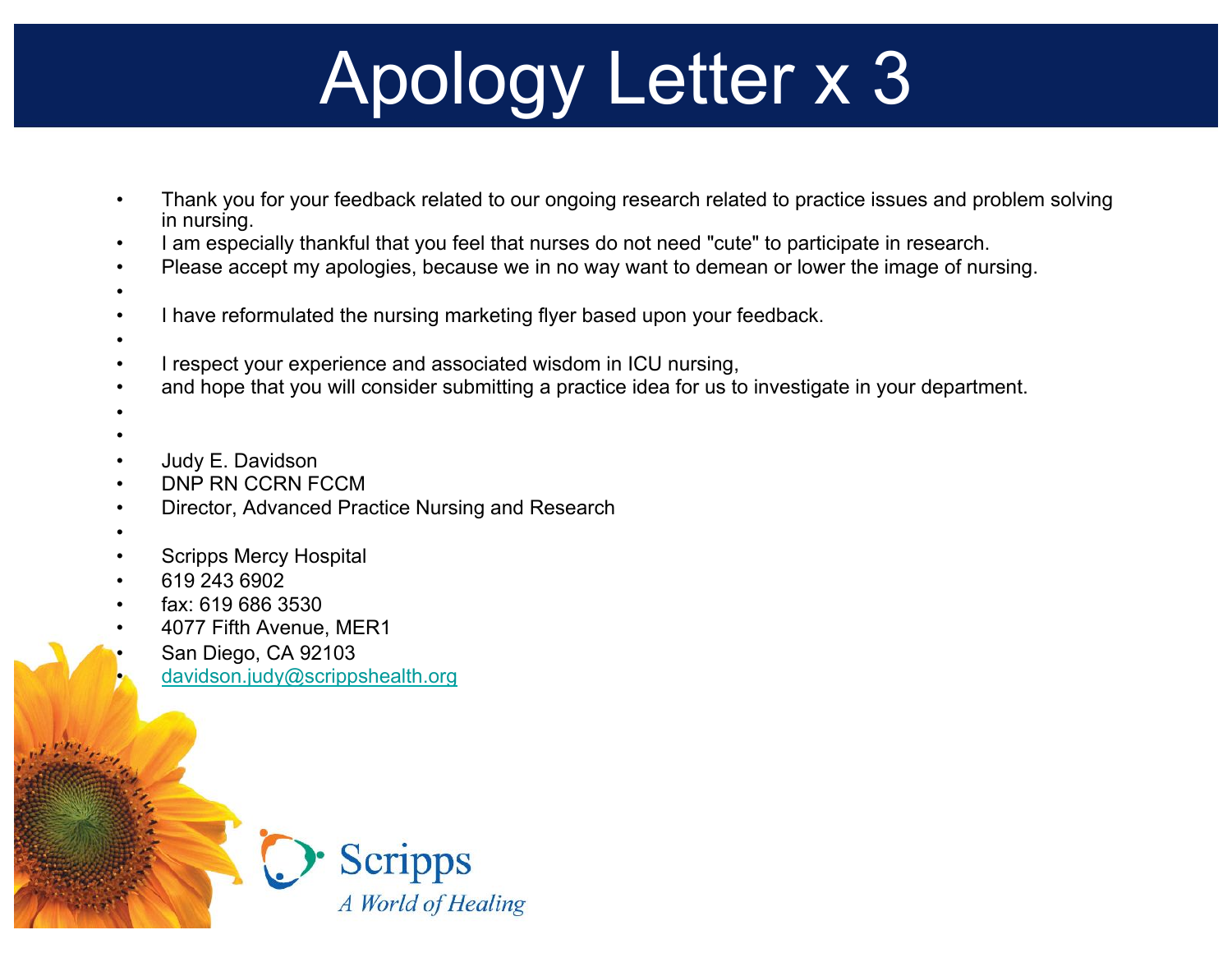### Results of Dinosaur

• In one year:

– 15 nurses reported 24 practice concerns

- Became known as the EBP lady
- Stimulated consults for outdated practices to be delegated to CNS team
- Solidified role in organization
- Confirmed supposition that research is an engagement strategy

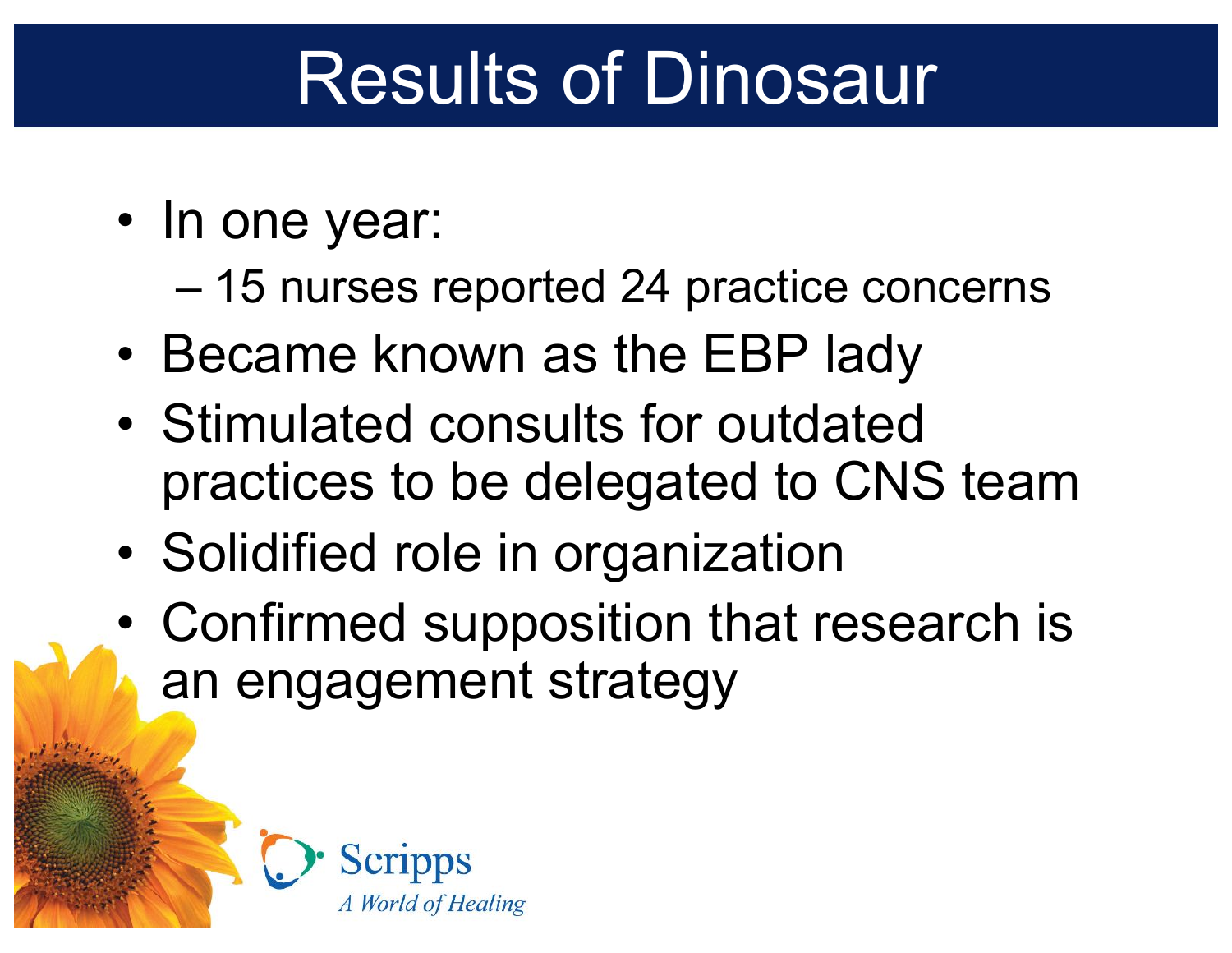#### Example 2: Poetic Transcription

- Adopted Sr. Simone Roach's caring model
- Challenged to translate it into practice
- Not about to create forms
- Poetic transcription to explore the concept of caring x 2 years
- IRB didn't laugh
- Nurses emotionally moved
- 25 nurses a year who had never participated in research involved (poet or recipient)
- Provided structure for CNS involvement in nurse's week (vs. distributing candy/hotdogs)

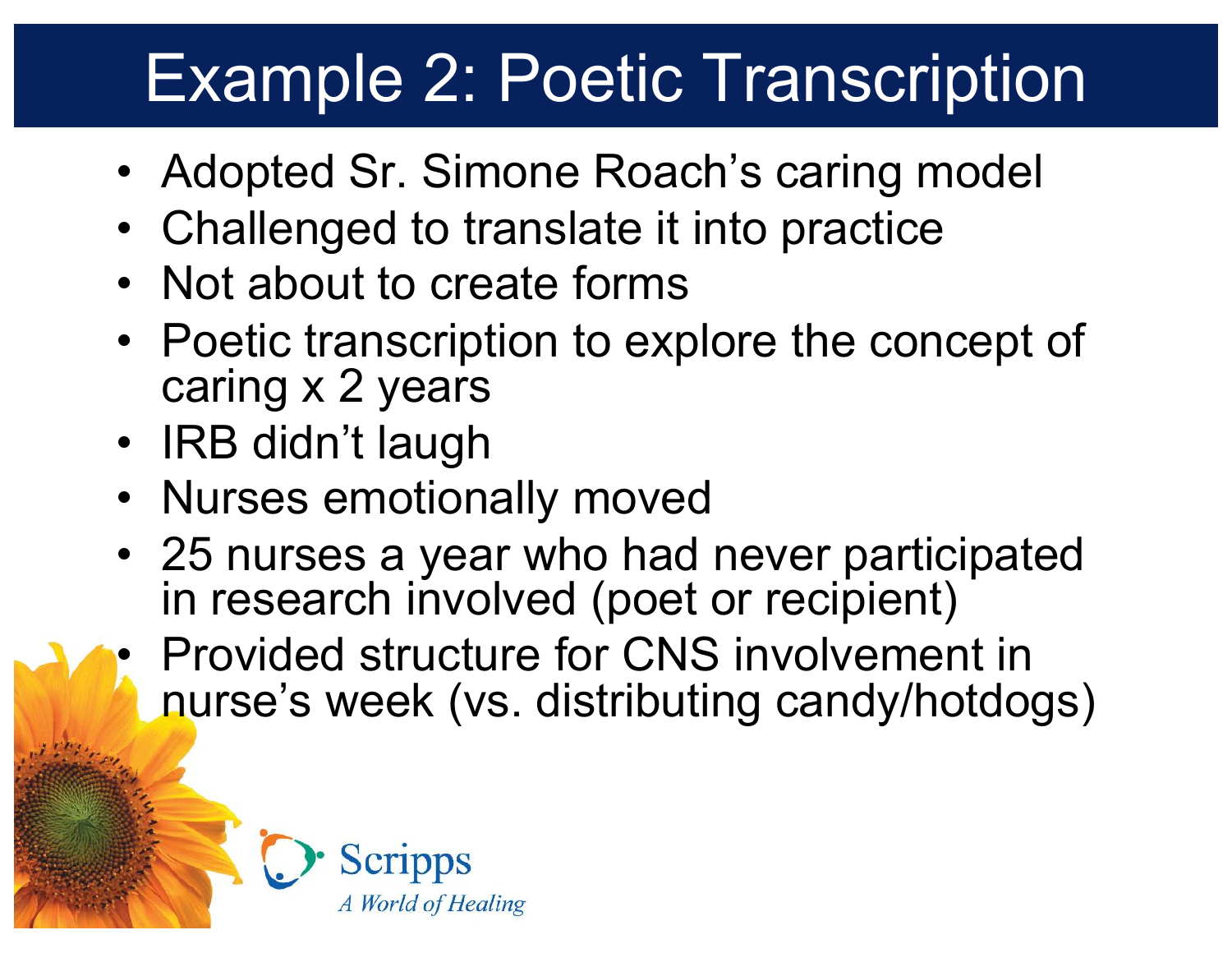#### Elissa

*Flying* A soaring eagle Strong ethical beliefs and principles All of her actions compassionate and meaningful Nurturing those newest to the nest, Committed to teaching others to be their best Finding and seizing every teachable moment Assisting others to find and navigate their path I can see her flying, wings at full span The breeze blowing through her feathers, Welcoming and warm to others Utilizing all resources to pull the team together, Flying so high, so high above If only we could all fly, all of the time.



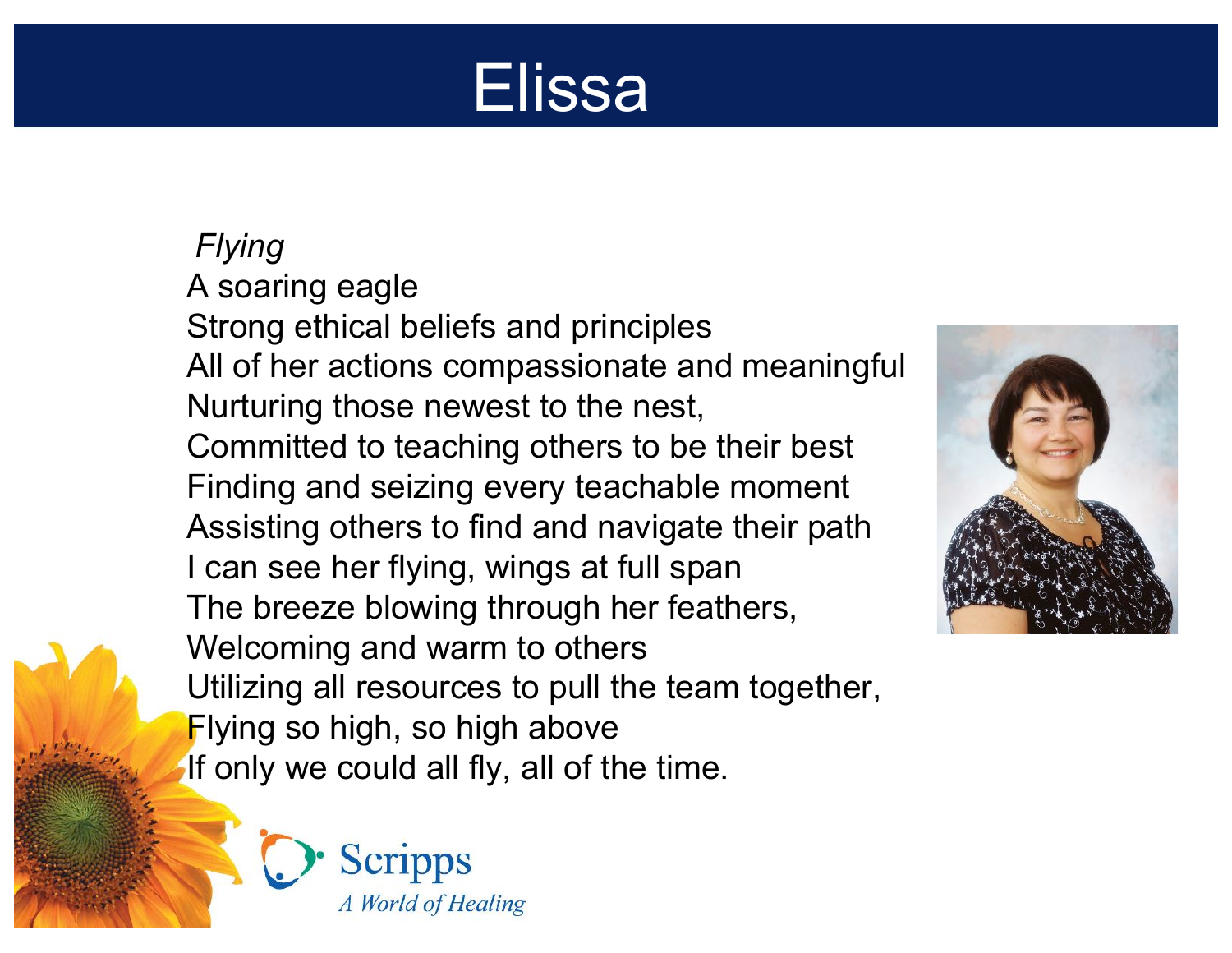#### **Janice**

It happened so quickly while driving I can't remember my name. I see many lights staring at me I hear beeps and mechanical noises. A feeling of fear surrounds me. My heart speeds it's tempo. I want to yell but I can't.

I want to move and I am stone. I thought "My God am I dying, or Is this a terrible nightmare?" Then suddenly I feel a peace within me. A gentle human touch on my chest. A voice so soft and kindly Revives my heart and soul. **I** now feel a sense of security Because of that one nurse who saw what I needed. And with her kindness restored me



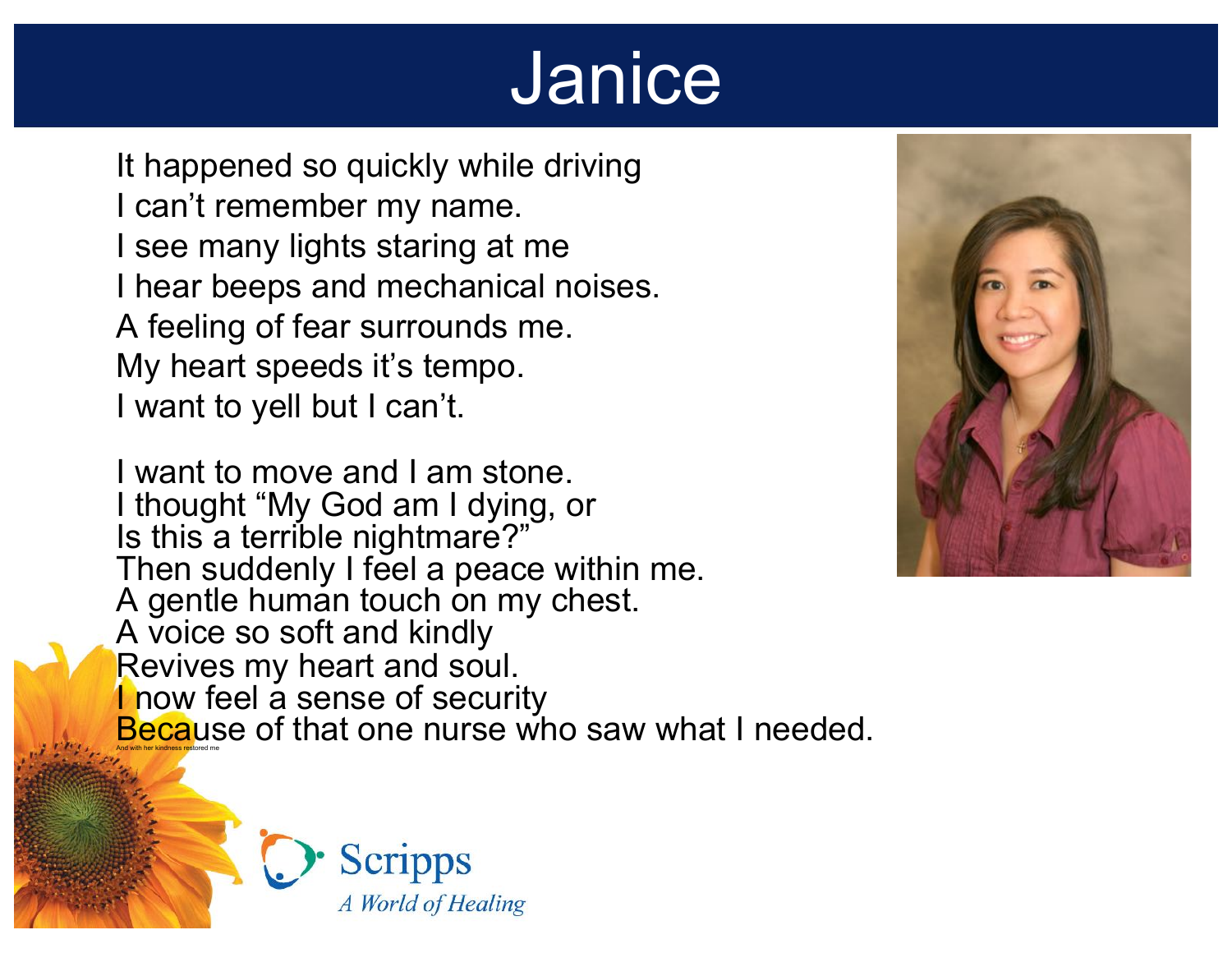### Example 3: Staff-led Research

- San Diego EBPI
- 3-4 teams a year
- Master's prepared RN + staff RN
- Application process
- 6 days of class + project time
- Example: Worker's comp

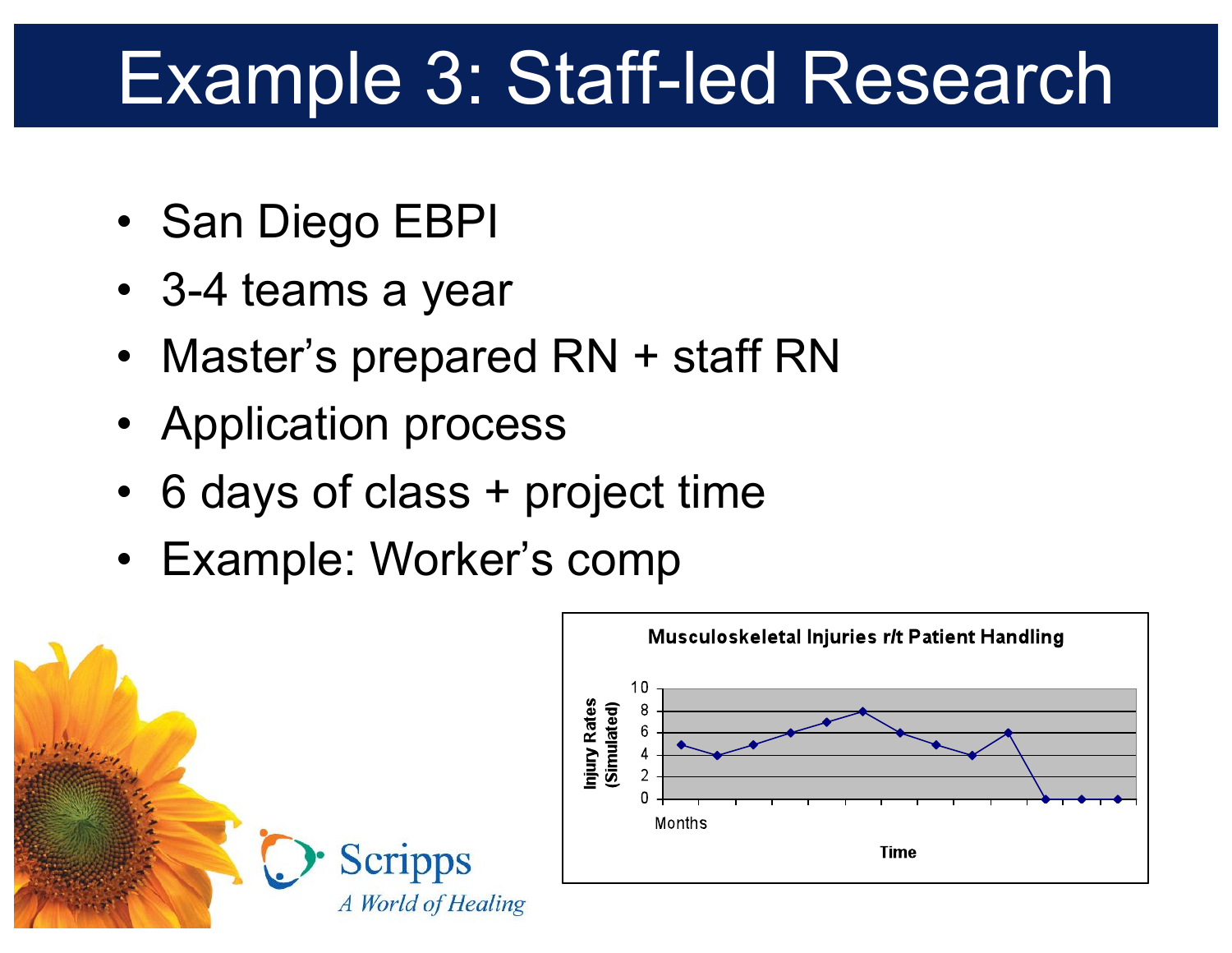# Journal Club

- Monthly during normal practice council lunch
- Voluntary, but most stay
- > 30 participate
- Create journal club tool kit
- $CNS/APNs \rightarrow Staff$
- Review levels of evidence with each article
- Statistician available for consultation

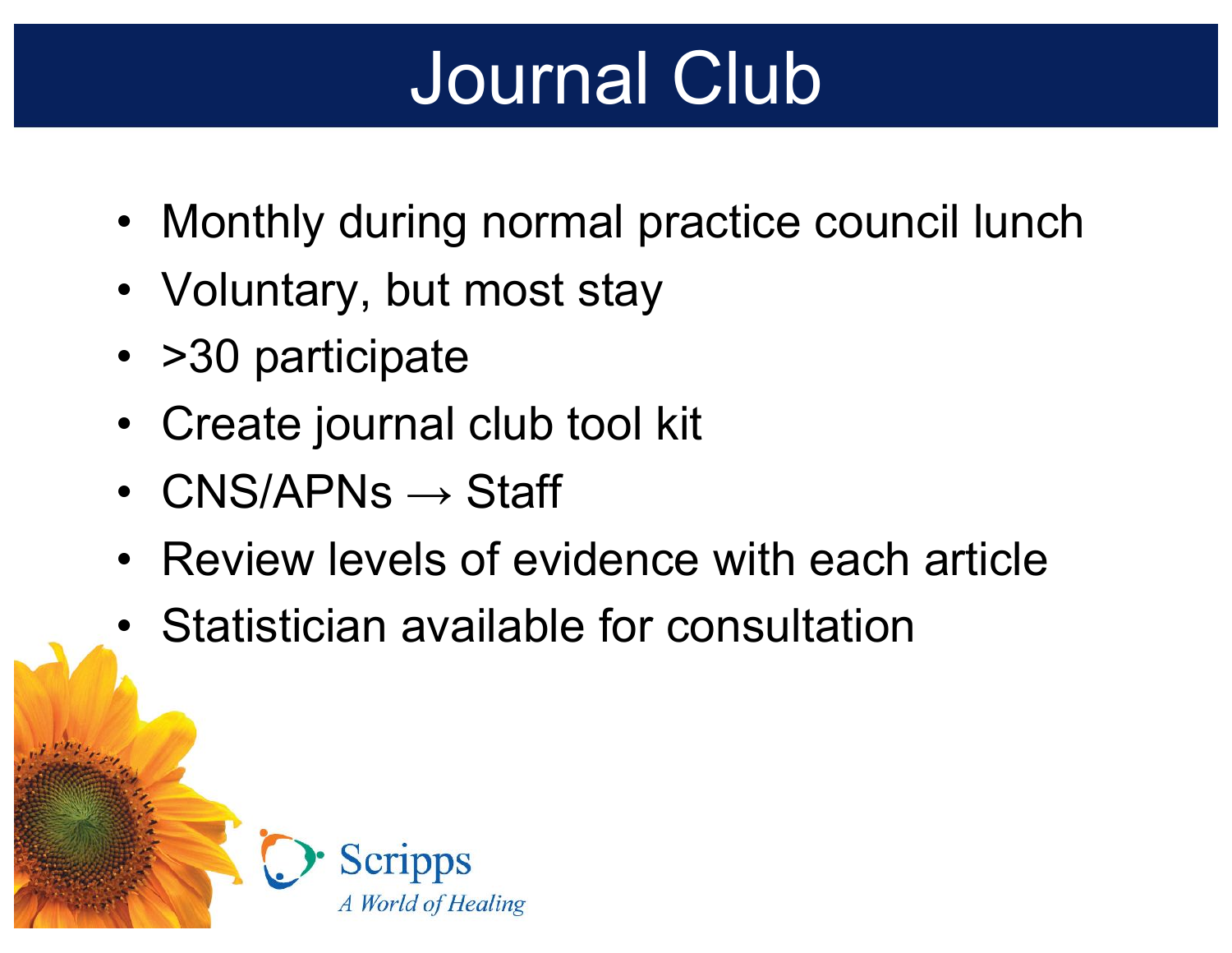#### Do these stimulation techniques work?

- 15-20 nurses a year published
- 15-20 presentations at local and national meetings
- Return to school rate increased
- Librarian requested job description
- So many research projects that it stimulated corporate review